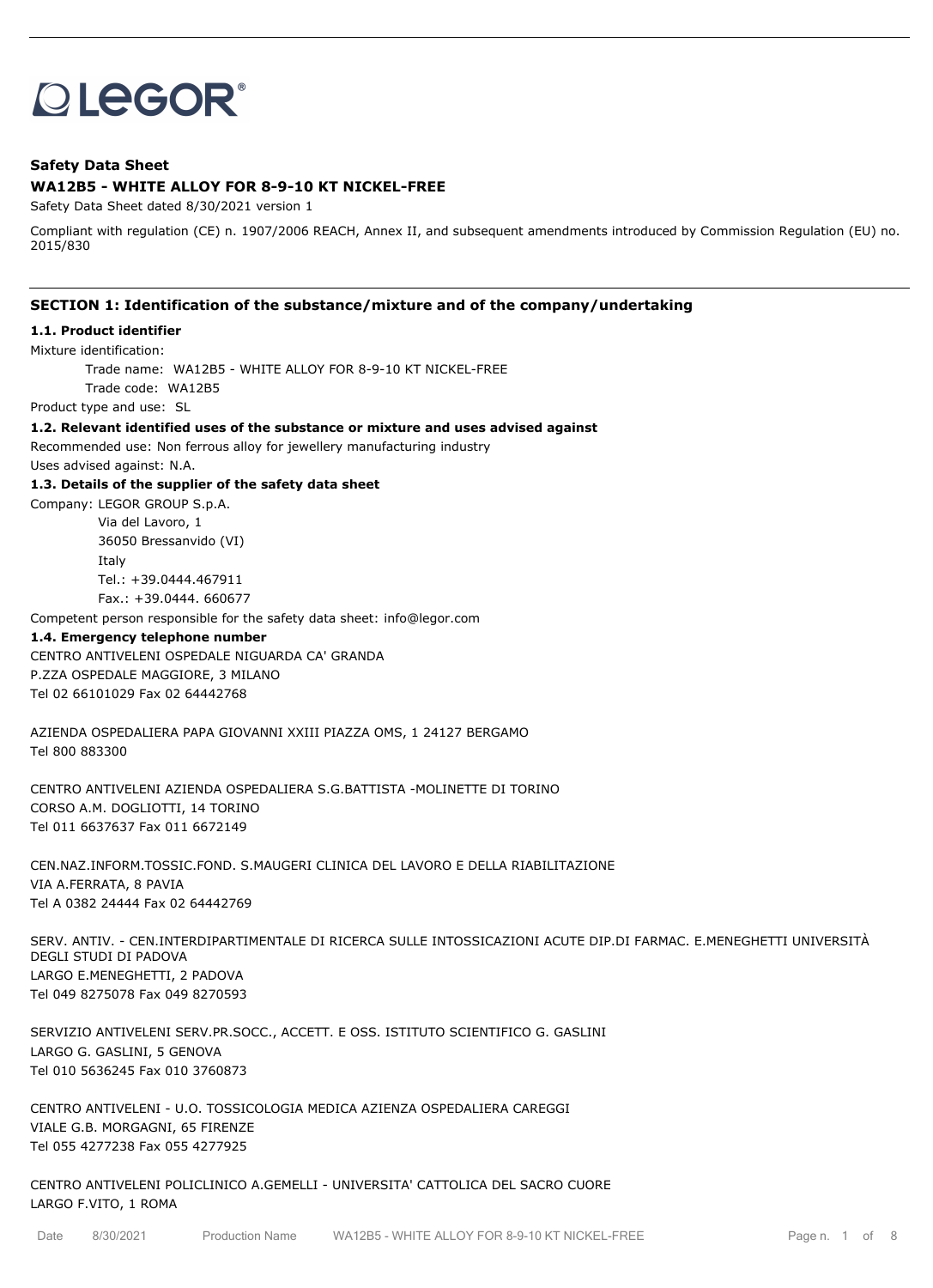CENTRO ANTIVELENI - ISTITUTO DI ANESTESIOLOGIA E RIANIMAZIONE UNIVERSITÀ DEGLI STUDI DI ROMA LA SAPIENZA VIALE DEL POLICLINICO, 155 ROMA Tel 06 49970698 Fax 06 4461967

AZ. OSP. UNIV. FOGGIA V.LE LUIGI PINTO, 1 71122 FOGGIA Tel 0881 732326

CENTRO ANTIVELENI AZIENDA OSPEDALIERA A. CARDARELLI VIA CARDARELLI, 9 NAPOLI Tel 081 7472870 Fax 081 7472880

## **SECTION 2: Hazards identification**

## **2.1. Classification of the substance or mixture**

#### **Regulation (EC) n. 1272/2008 (CLP)**

0 The product is not classified as dangerous according to Regulation EC 1272/2008 (CLP).

Adverse physicochemical, human health and environmental effects:

No other hazards

**2.2. Label elements**

The product is not classified as dangerous according to Regulation EC 1272/2008 (CLP).

# **Special provisions according to Annex XVII of REACH and subsequent amendments:**

None

**2.3. Other hazards**

No PBT Ingredients are present

Other Hazards: No other hazards

## **SECTION 3: Composition/information on ingredients**

**3.1. Substances**

N.A.

## **3.2. Mixtures**

Mixture identification: WA12B5 - WHITE ALLOY FOR 8-9-10 KT NICKEL-FREE

# **Hazardous components within the meaning of the CLP regulation and related classification:**

| Qty         | Name   | <b>Ident, Numb.</b> Classification       |                                                                    | <b>Registration Number</b> |
|-------------|--------|------------------------------------------|--------------------------------------------------------------------|----------------------------|
| $\geq 75\%$ | Silver |                                          | CAS: 7440-22-4 Substance with a Union workplace<br>exposure limit. |                            |
| 15-25 %     | Copper | EC:231-159-6<br>Index:029-024-<br>$00-X$ | CAS: 7440-50-8 Substance with a Union workplace<br>exposure limit. |                            |

## **SECTION 4: First aid measures**

## **4.1. Description of first aid measures**

In case of skin contact:

Wash with plenty of water and soap.

In case of eyes contact:

Wash immediately with water.

In case of Ingestion:

Do not induce vomiting, get medical attention showing the SDS and label hazardous.

In case of Inhalation:

Remove casualty to fresh air and keep warm and at rest.

# **4.2. Most important symptoms and effects, both acute and delayed**

N.A.

## **4.3. Indication of any immediate medical attention and special treatment needed**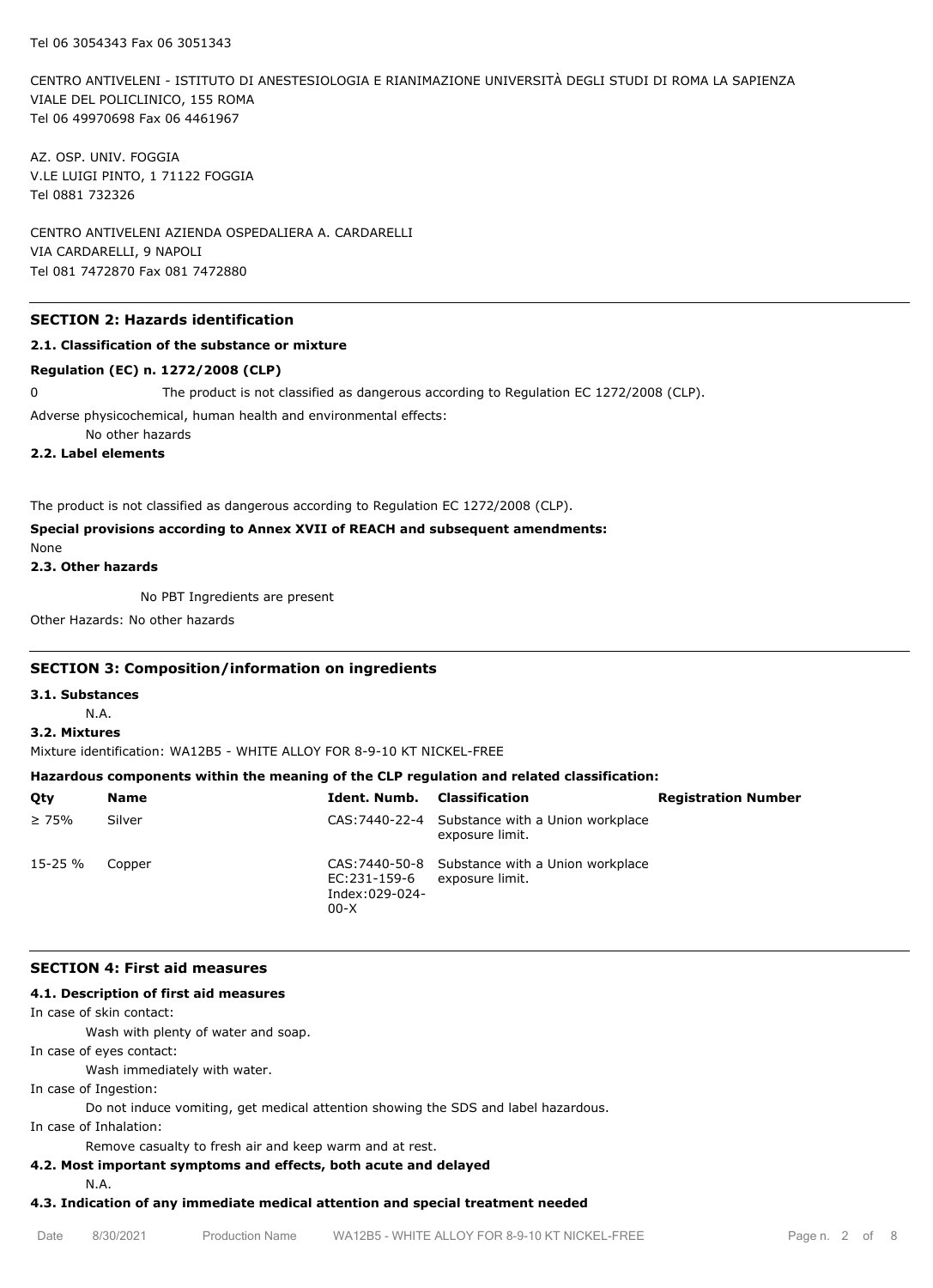# **SECTION 5: Firefighting measures**

#### **5.1. Extinguishing media**

Suitable extinguishing media:

Water.

Carbon dioxide (CO2).

Extinguishing media which must not be used for safety reasons:

None in particular.

#### **5.2. Special hazards arising from the substance or mixture**

Do not inhale explosion and combustion gases.

Burning produces heavy smoke.

## **5.3. Advice for firefighters**

Use suitable breathing apparatus .

Collect contaminated fire extinguishing water separately. This must not be discharged into drains. Move undamaged containers from immediate hazard area if it can be done safely.

## **SECTION 6: Accidental release measures**

#### **6.1. Personal precautions, protective equipment and emergency procedures**

Wear personal protection equipment.

Remove persons to safety.

See protective measures under point 7 and 8.

## **6.2. Environmental precautions**

Do not allow to enter into soil/subsoil. Do not allow to enter into surface water or drains.

Retain contaminated washing water and dispose it.

In case of gas escape or of entry into waterways, soil or drains, inform the responsible authorities.

Suitable material for taking up: absorbing material, organic, sand

#### **6.3. Methods and material for containment and cleaning up**

Suitable material for taking up: absorbing material, organic, sand Wash with plenty of water.

#### **6.4. Reference to other sections**

See also section 8 and 13

## **SECTION 7: Handling and storage**

#### **7.1. Precautions for safe handling**

Avoid contact with skin and eyes, inhaltion of vapours and mists.

Do not eat or drink while working.

See also section 8 for recommended protective equipment.

#### **7.2. Conditions for safe storage, including any incompatibilities**

Incompatible materials:

None in particular.

Instructions as regards storage premises:

Adequately ventilated premises.

# **7.3. Specific end use(s)**

Recommendation(s)

None in particular

Industrial sector specific solutions:

None in particular

## **SECTION 8: Exposure controls/personal protection**

#### **8.1. Control parameters**

#### **Community Occupational Exposure Limits (OEL)**

| Component | <b>OEL</b><br>Type | Country    | Ceiling | mq/m3 | Long Term Long Term Short<br>ppm | Term<br>mq/m3 | Short<br>Term ppm | <b>Behaviour Notes</b> |                                   |
|-----------|--------------------|------------|---------|-------|----------------------------------|---------------|-------------------|------------------------|-----------------------------------|
| Silver    | EU                 | <b>NNN</b> |         | 0,1   |                                  |               |                   |                        |                                   |
|           | ACGIH              | <b>NNN</b> |         | 0,1   |                                  |               |                   |                        | Metal dust and fume.<br>- Argyria |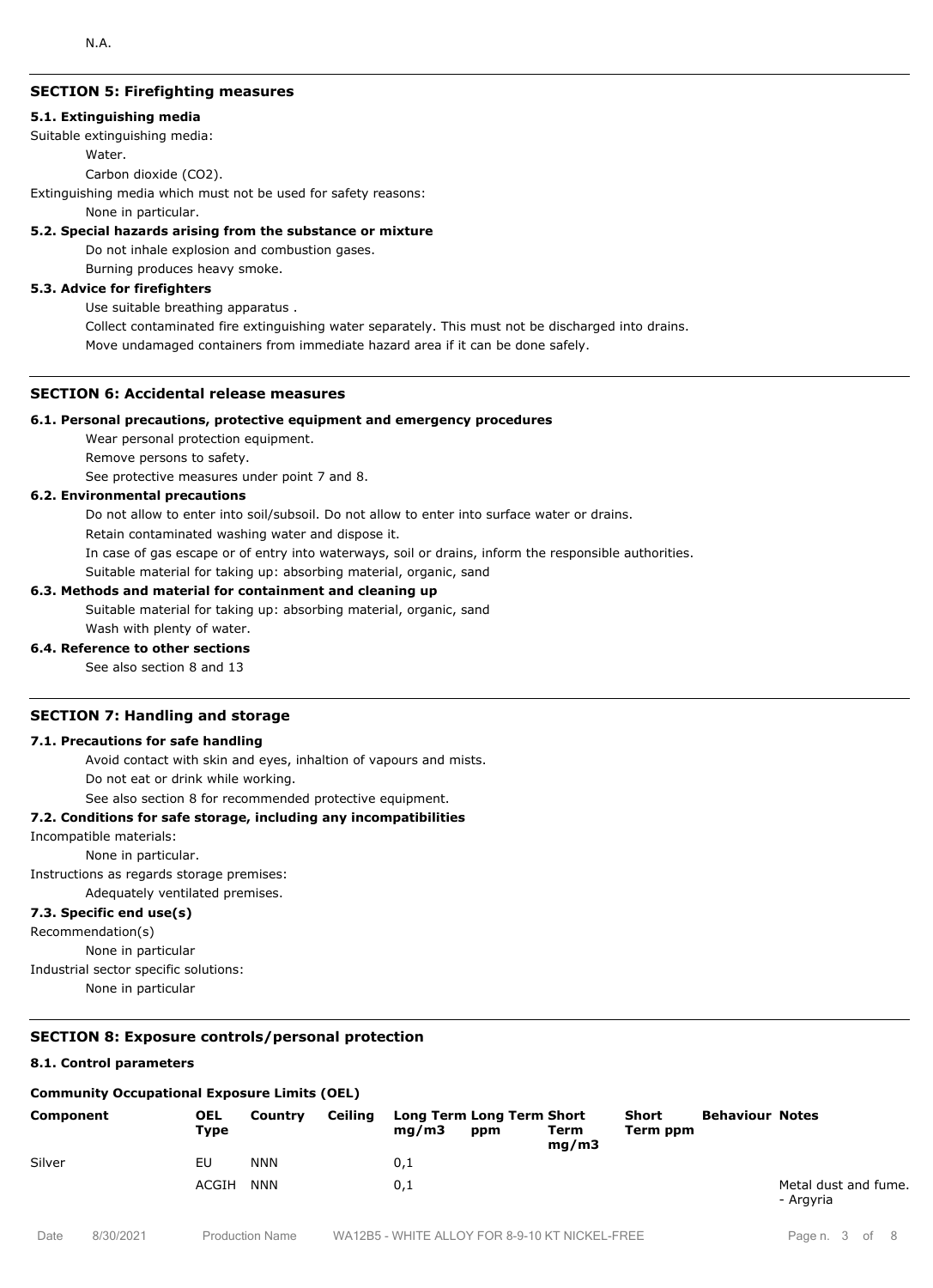|        | ACGIH<br><b>NNN</b> | 0,01 | Soluble compounds,<br>as Ag. - Argyria                  |
|--------|---------------------|------|---------------------------------------------------------|
| Copper | <b>NNN</b><br>ACGIH | 0,2  | Fume, as Cu. Irr, GI,<br>metal fume fever               |
|        | ACGIH<br><b>NNN</b> |      | Dusts and mists, as<br>Cu. Irr, GI, metal<br>fume fever |

| Derived No Effect Level (DNEL) values |           |                                                                        |                            |                                  |
|---------------------------------------|-----------|------------------------------------------------------------------------|----------------------------|----------------------------------|
| Component                             | CAS-No.   | <b>Worker Worker Consu</b><br><b>Industr Profess mer</b><br>ional<br>y | Exposure<br>Route          | <b>Exposure Frequency Remark</b> |
| Copper                                | 7440-50-8 | 0.041<br>mg/kg                                                         | <b>Human</b><br>Dermal     | Long Term, systemic<br>effects   |
|                                       |           | 0.041<br>mg/kg                                                         | <b>Human</b><br>Inhalation | Long Term, systemic<br>effects   |
|                                       |           | 0,082<br>mg/kg                                                         | <b>Human</b><br>Dermal     | Short Term, systemic<br>effects  |
|                                       |           | 0,082<br>mg/kg                                                         | <b>Human</b><br>Inhalation | Short Term, systemic<br>effects  |

## **8.2. Exposure controls**

Eye protection:

Not needed for normal use. Anyway, operate according good working practices.

Protection for skin:

No special precaution must be adopted for normal use.

Protection for hands:

Not needed for normal use. Respiratory protection:

N.A.

Thermal Hazards:

N.A.

Environmental exposure controls:

N.A.

Hygienic and Technical measures

N.A.

## **SECTION 9: Physical and chemical properties**

# **9.1. Information on basic physical and chemical properties Physical State** Solid **Appearance and colour:** White-grey grained alloy **Odour:** Odourless **Odour threshold:** N.A. **pH:** N.A. **Melting point / freezing point:** 1100 °C (2012 °F) **Initial boiling point and boiling range:** N.A. **Flash point:** > 93°C **Evaporation rate:** N.A. **Upper/lower flammability or explosive limits:** N.A. **Vapour density:** N.A. **Vapour pressure:** N.A. **Relative density:** N.A. **Solubility in water:** Unsoluble in water **Solubility in oil:** Unsoluble in organic solvents **Partition coefficient (n-octanol/water):** N.A. **Auto-ignition temperature:** N.A. **Decomposition temperature:** N.A. **Viscosity:** N.A. **Explosive properties:** N.A. **Oxidizing properties:** N.A. **Solid/gas flammability:** N.A.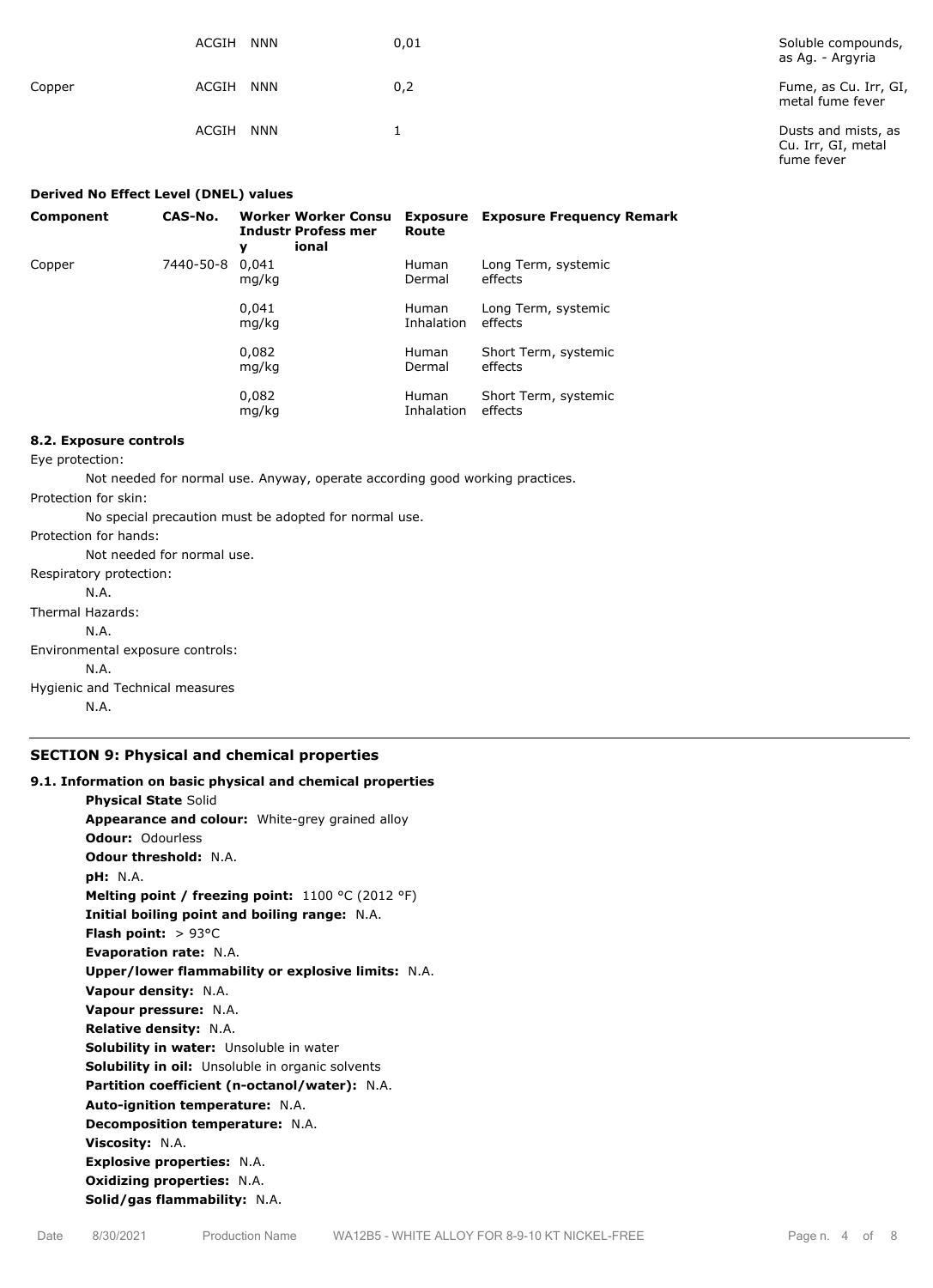# **9.2. Other information**

**VOC** N.A. **Substance Groups relevant properties** N.A. **Miscibility:** N.A. **Conductivity:** N.A.

#### **SECTION 10: Stability and reactivity**

#### **10.1. Reactivity**

Stable under normal conditions

#### **10.2. Chemical stability** Data not Available.

**10.3. Possibility of hazardous reactions** None.

#### **10.4. Conditions to avoid**

Stable under normal conditions.

**10.5. Incompatible materials**

None in particular.

**10.6. Hazardous decomposition products**

None.

## **SECTION 11: Toxicological information**

## **11.1. Information on toxicological effects**

## **Toxicological Information of the Preparation**

| a) acute toxicity                    | Not classified                                                   |
|--------------------------------------|------------------------------------------------------------------|
|                                      | Based on available data, the classification criteria are not met |
| b) skin corrosion/irritation         | Not classified                                                   |
|                                      | Based on available data, the classification criteria are not met |
| c) serious eye damage/irritation     | Not classified                                                   |
|                                      | Based on available data, the classification criteria are not met |
| d) respiratory or skin sensitisation | Not classified                                                   |
|                                      | Based on available data, the classification criteria are not met |
| e) germ cell mutagenicity            | Not classified                                                   |
|                                      | Based on available data, the classification criteria are not met |
| f) carcinogenicity                   | Not classified                                                   |
|                                      | Based on available data, the classification criteria are not met |
| g) reproductive toxicity             | Not classified                                                   |
|                                      | Based on available data, the classification criteria are not met |
| h) STOT-single exposure              | Not classified                                                   |
|                                      | Based on available data, the classification criteria are not met |
| i) STOT-repeated exposure            | Not classified                                                   |
|                                      | Based on available data, the classification criteria are not met |
| j) aspiration hazard                 | Not classified                                                   |
|                                      | Based on available data, the classification criteria are not met |

# **SECTION 12: Ecological information**

## **12.1. Toxicity**

Adopt good working practices, so that the product is not released into the environment. Eco-Toxicological Information:

# **List of Eco-Toxicological properties of the product**

Not classified for environmental hazards.

# No data available for the product

## **12.2. Persistence and degradability**

N.A.

# **12.3. Bioaccumulative potential**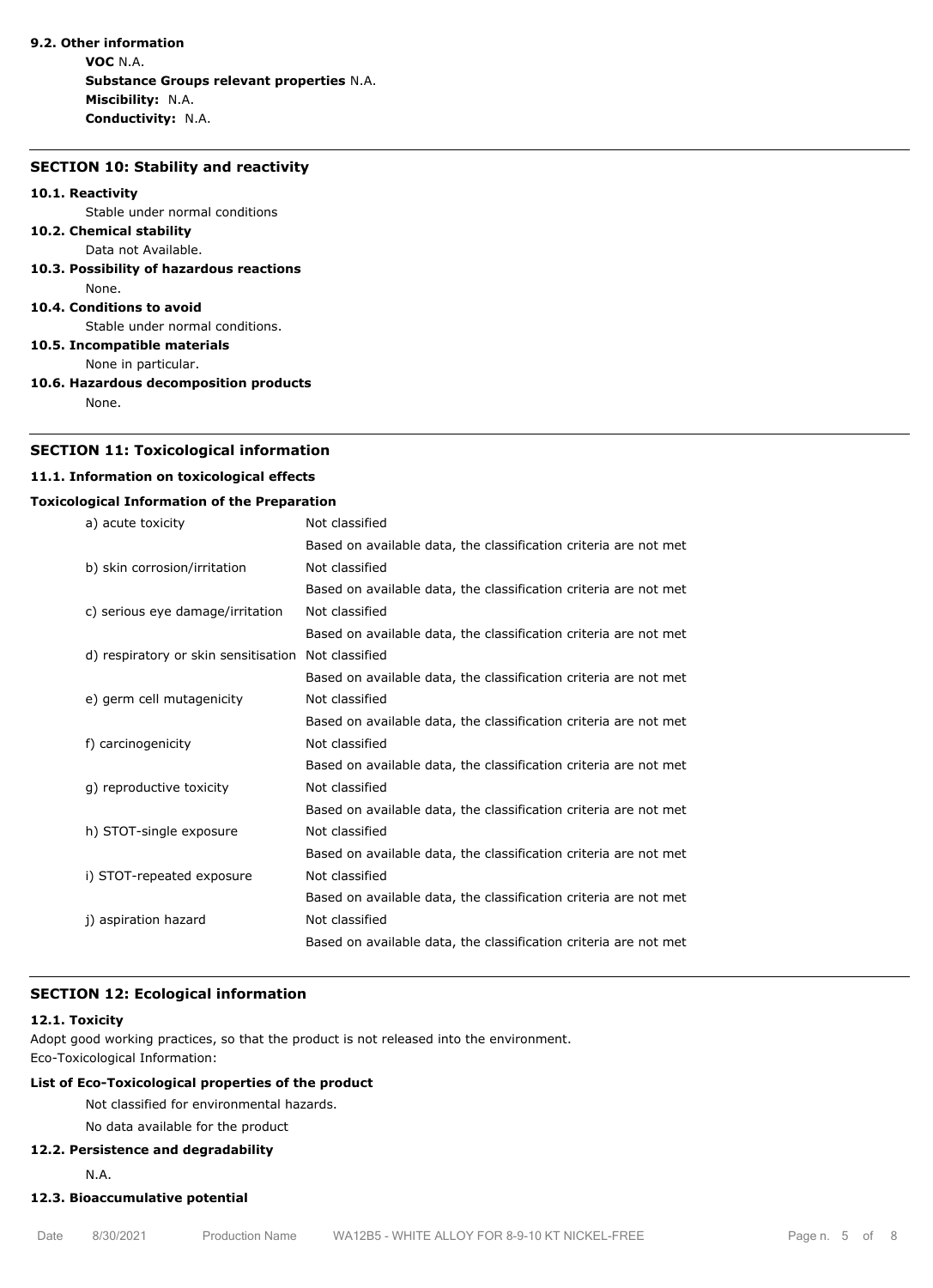## **12.4. Mobility in soil**

N.A.

**12.5. Results of PBT and vPvB assessment**

No PBT Ingredients are present

#### **12.6. Other adverse effects**

N.A.

## **SECTION 13: Disposal considerations**

## **13.1. Waste treatment methods**

Recover if possible. In so doing, comply with the local and national regulations currently in force.

# **SECTION 14: Transport information**

Not classified as dangerous in the meaning of transport regulations.

**14.1. UN number** N.A. **14.2. UN proper shipping name** N.A. **14.3. Transport hazard class(es)** ADR-Class: NA N.A. **14.4. Packing group** N.A. **14.5. Environmental hazards** N.A. **14.6. Special precautions for user** N.A. Road and Rail ( ADR-RID ) : N.A. Air ( IATA ) : Sea ( IMDG ) : N.A.

# **14.7. Transport in bulk according to Annex II of MARPOL and the IBC Code**

N.A.

## **SECTION 15: Regulatory information**

## **15.1. Safety, health and environmental regulations/legislation specific for the substance or mixture**

Dir. 98/24/EC (Risks related to chemical agents at work) Dir. 2000/39/EC (Occupational exposure limit values) Regulation (EC) n. 1907/2006 (REACH) Regulation (EC) n. 1272/2008 (CLP) Regulation (EC) n. 790/2009 (ATP 1 CLP) and (EU) n. 758/2013 Regulation (EU) n. 286/2011 (ATP 2 CLP) Regulation (EU) n. 618/2012 (ATP 3 CLP) Regulation (EU) n. 487/2013 (ATP 4 CLP) Regulation (EU) n. 944/2013 (ATP 5 CLP) Regulation (EU) n. 605/2014 (ATP 6 CLP) Regulation (EU) n. 2015/1221 (ATP 7 CLP) Regulation (EU) n. 2016/918 (ATP 8 CLP) Regulation (EU) n. 2016/1179 (ATP 9 CLP) Regulation (EU) n. 2017/776 (ATP 10 CLP) Regulation (EU) n. 2018/669 (ATP 11 CLP) Regulation (EU) n. 2018/1480 (ATP 13 CLP) Regulation (EU) n. 2019/521 (ATP 12 CLP) Regulation (EU) 2015/830

Restrictions related to the product or the substances contained according to Annex XVII Regulation (EC) 1907/2006 (REACH) and subsequent modifications:

Restrictions related to the product: None

Restrictions related to the substances contained: None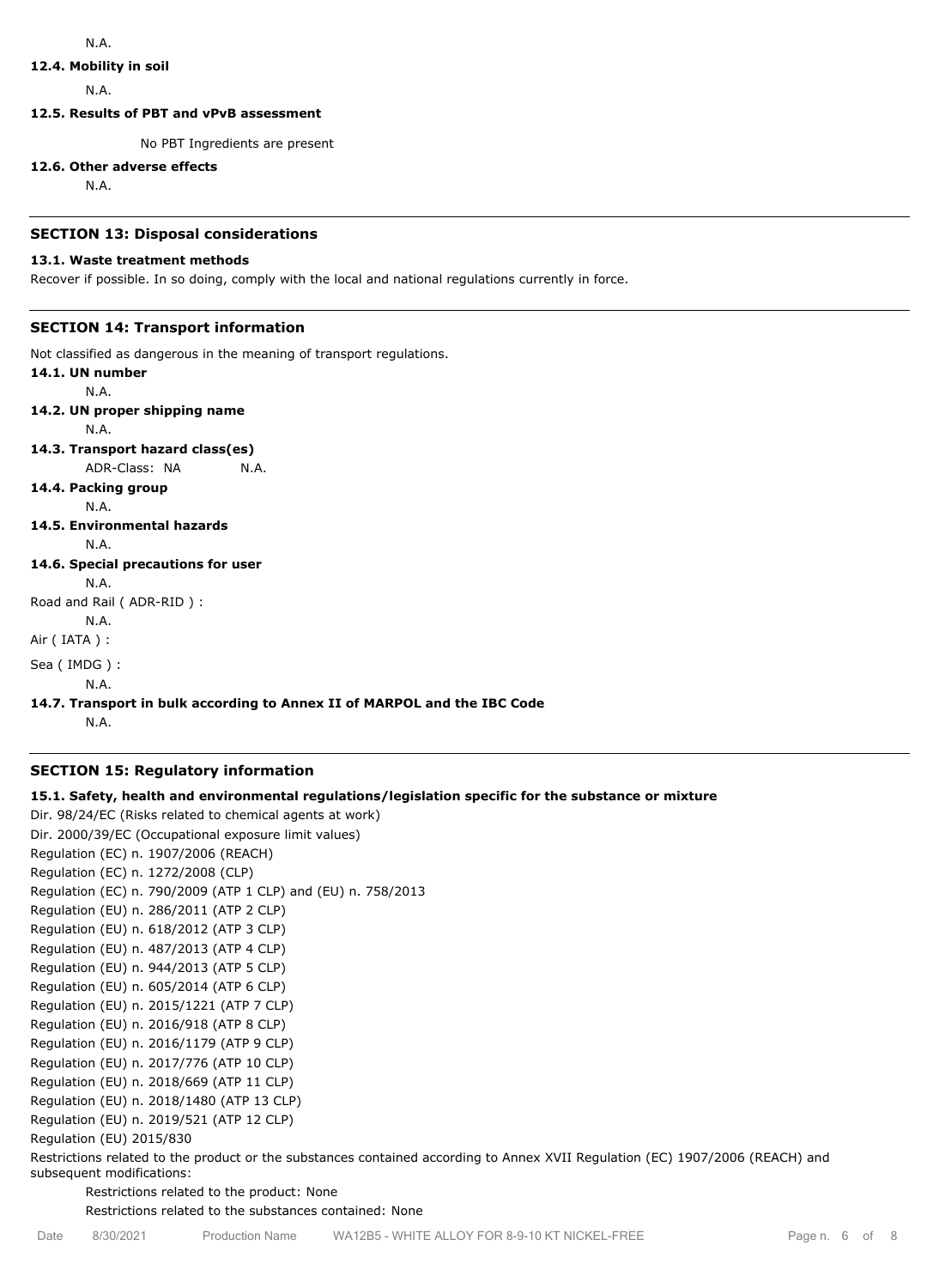N.A.

## **Regulation (EU) No 649/2012 (PIC regulation)**

No substances listed

German Water Hazard Class.

Class 3: extremely hazardous.

SVHC Substances:

No data available

#### **15.2. Chemical safety assessment**

No Chemical Safety Assessment has been carried out for the mixture.

## **SECTION 16: Other information**

This document was prepared by a competent person who has received appropriate training.

Main bibliographic sources:

ECDIN - Environmental Chemicals Data and Information Network - Joint Research Centre, Commission of the European Communities

SAX's DANGEROUS PROPERTIES OF INDUSTRIAL MATERIALS - Eight Edition - Van Nostrand Reinold

The information contained herein is based on our state of knowledge at the above-specified date. It refers solely to the product indicated and constitutes no guarantee of particular quality.

It is the duty of the user to ensure that this information is appropriate and complete with respect to the specific use intended.

This MSDS cancels and replaces any preceding release.

Legend to abbreviations and acronyms used in the safety data sheet:

ACGIH: American Conference of Governmental Industrial Hygienists

ADR: European Agreement concerning the International Carriage of Dangerous Goods by Road.

AND: European Agreement concerning the International Carriage of Dangerous Goods by Inland Waterways

ATE: Acute Toxicity Estimate

ATEmix: Acute toxicity Estimate (Mixtures)

BCF: Biological Concentration Factor

BEI: Biological Exposure Index

BOD: Biochemical Oxygen Demand

CAS: Chemical Abstracts Service (division of the American Chemical Society).

CAV: Poison Center

CE: European Community

CLP: Classification, Labeling, Packaging.

CMR: Carcinogenic, Mutagenic and Reprotoxic

COD: Chemical Oxygen Demand

COV: Volatile Organic Compound

CSA: Chemical Safety Assessment

CSR: Chemical Safety Report

DMEL: Derived Minimal Effect Level

DNEL: Derived No Effect Level.

DPD: Dangerous Preparations Directive

DSD: Dangerous Substances Directive

EC50: Half Maximal Effective Concentration

ECHA: European Chemicals Agency

EINECS: European Inventory of Existing Commercial Chemical Substances.

ES: Exposure Scenario

GefStoffVO: Ordinance on Hazardous Substances, Germany.

GHS: Globally Harmonized System of Classification and Labeling of Chemicals.

IARC: International Agency for Research on Cancer

IATA: International Air Transport Association.

IATA-DGR: Dangerous Goods Regulation by the "International Air Transport Association" (IATA).

IC50: half maximal inhibitory concentration

ICAO: International Civil Aviation Organization.

ICAO-TI: Technical Instructions by the "International Civil Aviation Organization" (ICAO).

IMDG: International Maritime Code for Dangerous Goods.

INCI: International Nomenclature of Cosmetic Ingredients.

IRCCS: Scientific Institute for Research, Hospitalization and Health Care

#### KAFH: KAFH

KSt: Explosion coefficient.